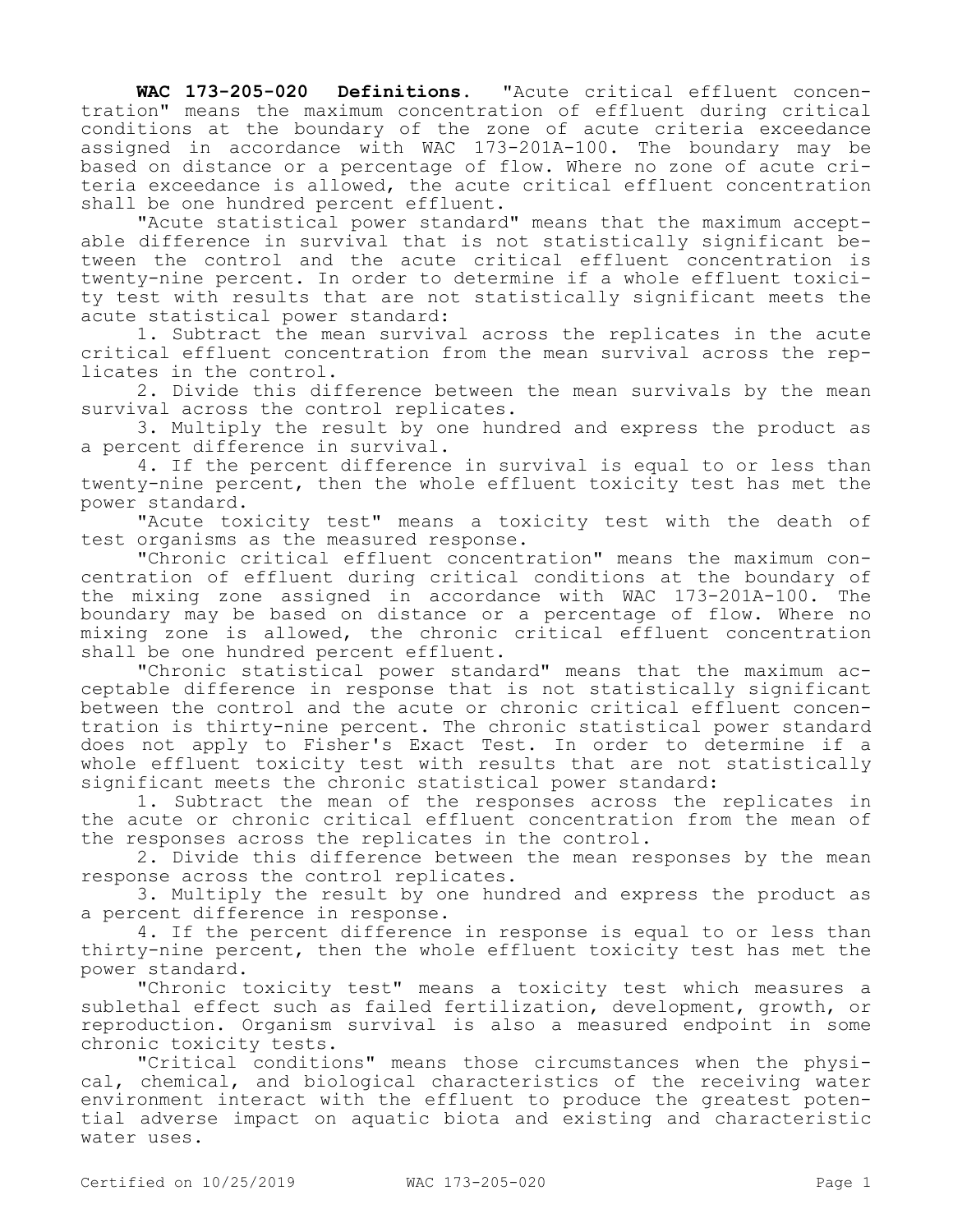"Department" means the department of ecology of the state of Washington.

 $"EC_{50}"$  (effective concentration, fifty percent) means the effluent concentration estimated to cause an adverse effect in fifty percent of the test organisms in a toxicity test involving a series of dilutions of effluent.

"Effluent characterization" means, for whole effluent toxicity, establishing the baseline toxicity level by toxicity testing using multiple species on effluent samples taken over the seasons of one year. The effluent characterization toxicity test results shall also be used to determine the need for water quality-based whole effluent toxicity limits.

"Effluent screening tests" are full duration whole effluent toxicity tests that are conducted as a screen for toxicity in one hundred percent effluent or some other high concentration of effluent. No other effluent concentrations (except the control) are tested until toxicity has been detected in the effluent screening test.

"Hypothesis testing" means the mathematical technique for comparing the average response of the replicates of an effluent concentration to the average response of the control replicates at the end of a toxicity test in order to determine if there is a statistically significant difference in response within a level of certainty such as ninety-five percent or ninety-nine percent. For purposes of this chapter, Fisher's Exact Test is used as a hypothesis test for analyzing survival in the cladoceran survival and reproduction test.

"IC<sub>50</sub>" (inhibition concentration, fifty percent) means the effluent concentration estimated to cause a fifty percent reduction in a biological function in a toxicity test involving a series of dilutions of effluent.

"LC $_{50}$ " (lethal concentration, fifty percent) means the effluent concentration estimated to cause death in fifty percent of the test organisms in a toxicity test involving a series of dilutions.

"Multiple species" toxicity testing means conducting separate toxicity tests using different species on the same effluent sample in order to assess its effect on a broad range of organisms such as fish, invertebrates, or plants.

"NOEC" means the "no observed effect concentration" which is the highest concentration of effluent in a toxicity test shown to have no statistically significant adverse effects when compared to an appropriate control.

"Point estimates" are estimates of the concentration of effluent resulting in a specified level of effect and are determined either graphically or statistically from the concentration-response relationship determined from a toxicity test having a series of dilutions.

"Rapid screening test" means a screening toxicity test on one hundred percent effluent or some other high concentration of effluent in order to detect unanticipated increases in toxicity. Examples of rapid screening tests include twenty-four hour EPA acute tests, acute toxicity tests using rotifers produced from cysts, bacterial bioluminescence tests, and two-day life cycle tests with rotifers.

"Reasonable potential" under this chapter means that the department has determined, in accordance with 40 C.F.R. 122.44 (d)(v) and based on a whole effluent toxicity performance standard, that the effluent could cause in-stream toxicity in violation of WAC 173-201A-040(1).